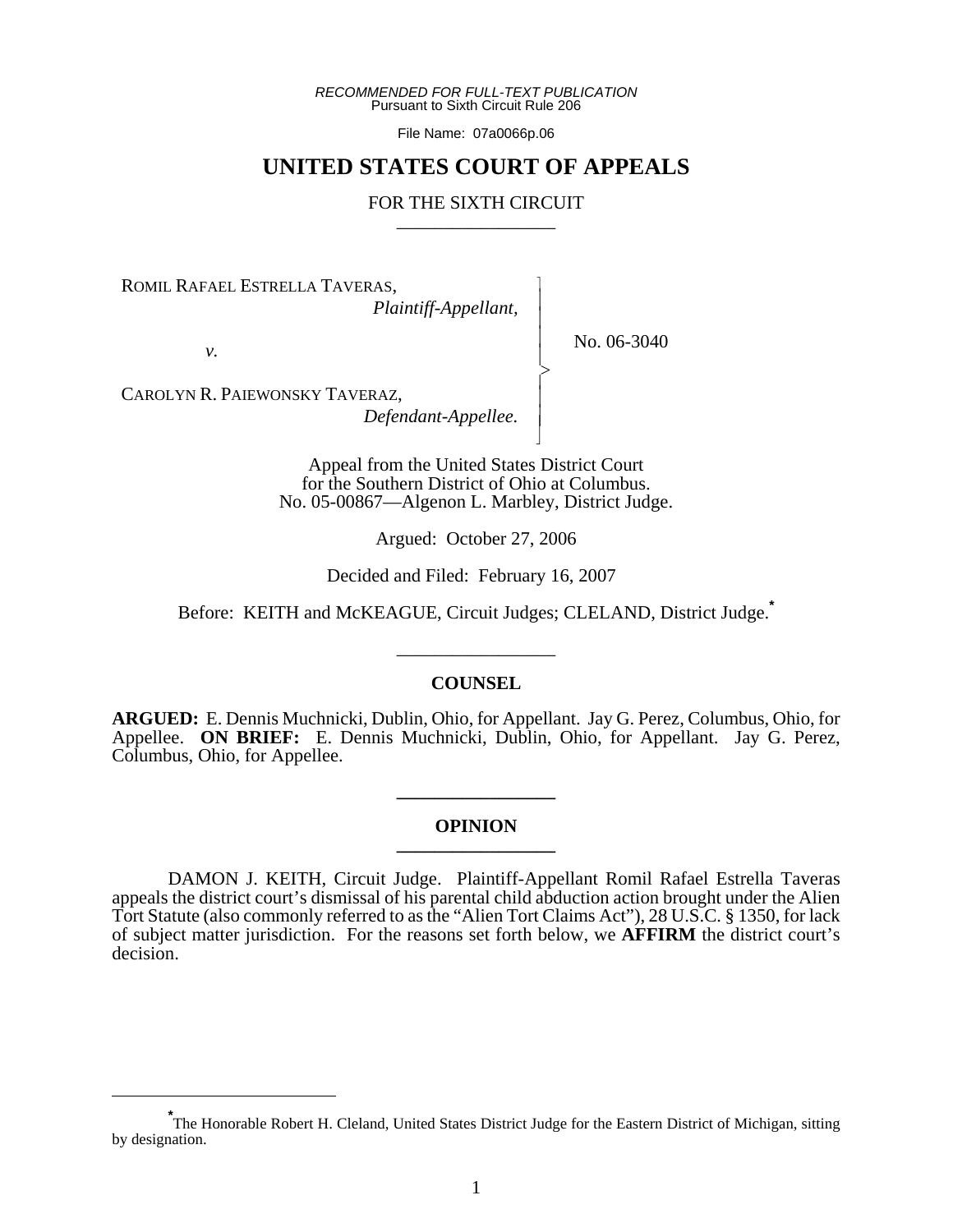### **I. BACKGROUND**

Plaintiff-Appellant Romil Rafael Estrella Taveras ("Mr. Taveras") and Defendant-Appellee Carolyn R. Paiewosky Taveraz**<sup>1</sup>** ("Ms. Taveraz") are citizens of the Dominican Republic. These individuals were once married to each other and had two children born during the marriage, both of whom are still minors. On December 22, 2003, the couple divorced in Santo Domingo, Dominican Republic, and Ms. Taveraz was granted full guardianship (or "sole physical and legal custody") of the children. (J.A. at 104).

On August 24, 2004, Ms. Taveraz traveled to the United States with the children under a visitor's visa, purportedly for a two-week vacation in Boston, Massachusetts. On September 8, 2004, while she was in the United States, Ms. Taveraz telephoned Mr. Taveras and told him to forget the children because she would never return to the Dominican Republic. A couple of weeks later, Mr. Taveras discovered that Ms. Taveraz and the children were living with Ms. Taveraz's family in Westerville, Ohio.

On October 28, 2004, Mr. Taveras filed a criminal complaint with the District Attorney for the Dominican Republic alleging that Ms. Taveraz was unlawfully withholding their children from the Dominican Republic. Later, on December 21, 2004, Mr. Taveras filed a civil action in the Santo Domingo, Dominican Republic Court of Children and Adolescents ("Santo Domingo family court"), seeking to terminate Ms. Taveraz's guardianship and to establish himself as the children's guardian. On July 14, 2005, the Santo Domingo family court ordered the return of Ms. Taveraz and the children to the Dominican Republic to appear for a hearing to be held on September 1, 2005. Neither Ms. Taveraz nor the children returned to the Dominican Republic for this or any other hearing.

On September 20, 2005, Mr. Taveras filed an action against Ms. Taveraz in the United States District Court for the Southern District of Ohio alleging parental child abduction. Mr. Taveras asserted his claims pursuant to the Full Faith and Credit Clause of the Constitution, U.S. Const. art. IV § 1; The Hague Convention on the Civil Aspects of International Child Abduction of October 25, 1980 ("The Hague Convention" or "The Hague Convention of 1980"), 19 I.L.M. 1501 (1980); and the International Child Abduction Remedies Act ("ICARA"), 42 U.S.C. § 11601-11610 (codifying The Hague Convention). Mr. Taveras sought a declaratory judgment that the children were being unlawfully withheld from their country of habitual residence; an order that the children be returned to the Dominican Republic to appear before the Santo Domingo family court for a redetermination of their guardianship; and an order placing the children in the temporary custody of Mr. Taveras for the purpose of assuring their appearance at the Santo Domingo family court proceedings.

On October 7, 2005, Ms. Taveraz moved to dismiss the action for lack of subject matter jurisdiction on the grounds that the ICARA and The Hague Convention could not supply jurisdiction since the Dominican Republic is not a member of The Hague Convention. On October 24, 2005, Mr. Taveras amended his complaint to include a cause of action under the Alien Tort Statute ("ATS"), 28 U.S.C. § 1350. Thereafter, both parties briefed the district court on the issue of subject matter jurisdiction, and a hearing was held on October 25, 2005 regarding Ms. Taveraz's motion to dismiss.

On November 3, 2005, the district court granted the motion to dismiss. The district court held that it did not have jurisdiction under The Hague Convention or the ICARA because the United States has not declared its acceptance of the Dominican Republic's accession to The Hague

**<sup>1</sup>** Ms. Taveraz's last name also appears in the record with the alternate spelling "Taveras."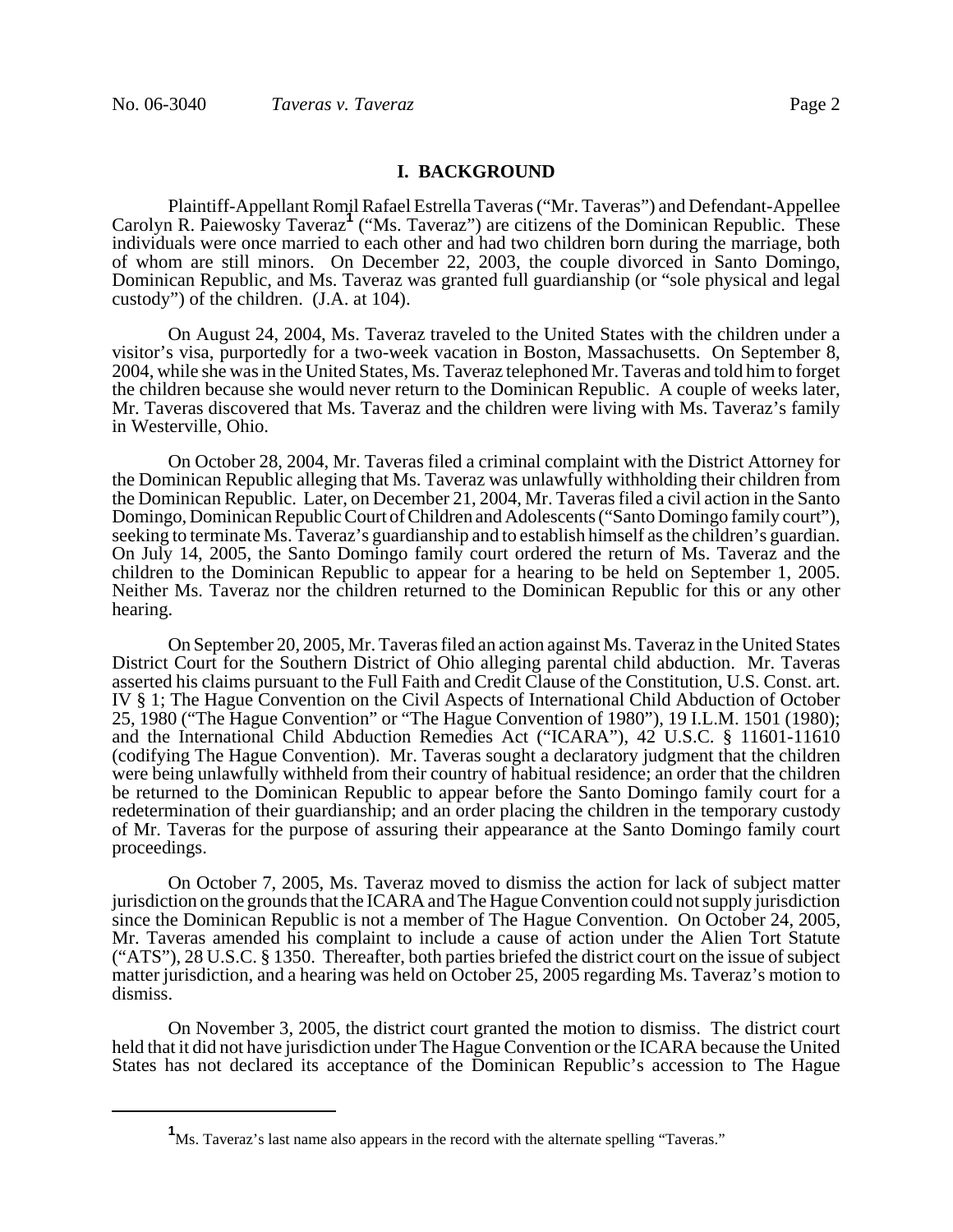Convention. *Taveras v. Taveras*, 397 F. Supp. 2d 908, 912 (S.D. Ohio 2005). Additionally, and more centrally to the issues on appeal, the district court held that it did not have jurisdiction under the ATS because Mr. Taveras's allegations did not qualify as a violation of any treaty or the law of nations, and the result of permitting such a cause of action would have the practical ramification of "turning district courts nationwide into ill-suited family courts." *Id*. at 915.

On January 11, 2006, Mr. Taveras filed the instant appeal, challenging the district court's order dismissing his action for lack of subject matter jurisdiction. Mr. Taveras does not dispute the district court's holding that The Hague Convention and the ICARA do not provide any independent basis for jurisdiction. (Tr. Oral Arg. at 16:20-25 (audio recording)). Rather, the present appeal primarily centers on whether the district court had subject matter jurisdiction over the parental child abduction action pursuant to the ATS.

#### **II. STANDARD OF REVIEW**

This Court reviews a district court's grant of a motion to dismiss for lack of subject matter jurisdiction *de novo*. *Genord v. Blue Cross & Blue Shield of Mich.*, 440 F.3d 802, 805 (6th Cir. 2006) (citing *Simon v. Pfizer Inc.*, 398 F.3d 765, 772 (6th Cir. 2005)).

## **III. ANALYSIS**

#### *A. Alien Tort Statute*

The ATS was passed by the First Congress in 1789. Judiciary Act of 1789, ch. 20, § 9(b), 1 Stat. 73, 76-77 (codified, as amended, at 28 U.S.C. § 1350 (2000)). After slight modifications, the ATS provides in its entirety: "The district courts shall have original jurisdiction of any civil action by an alien for a tort only, committed in violation of the law of nations or a treaty of the United States." 28 U.S.C. § 1350. During the first 191 years of its existence, the ATS lay effectively dormant. In fact, during the nearly two centuries after the statute's promulgation, jurisdiction was maintained under the ATS in only two cases. The earliest case to find jurisdiction under the ATS, *Bolchos v. Darrel*, 3 F.Cas. 810 (D.S.C. 1795) (No. 1,607), employed the ATS as an alternative basis for jurisdiction to uphold the capture of Black slaves from an enemy ship at sea and to order the return of the slaves or the money arising from their sale by a libelee who had subsequently seized and sold the enslaved people.

Although the first case employing the ATS used the statute to perpetuate the inhumane institution of slavery, beginning in 1980 with the seminal case *Filartiga v. Pena-Irala*, the ATS has been utilized to address egregious international human rights abuses in the federal courts. 630 F.2d 876 (2d Cir. 1980) (holding that torture perpetrated under the color of law violates universally accepted norms of international law, and thus the ATS provides federal jurisdiction when an alleged torturer is found and served with process by an alien within the borders of the United States); *see also, e.g.*, *Abebe-Jira v. Negewo*, 72 F.3d 844 (11th Cir. 1996) (suit brought by ex-prisoners against a quondam governmental official of a former Ethiopian military dictatorship for torture); *Kadic v. Karadzic*, 70 F.3d 232 (2d Cir. 1995) (action brought by Croat and Muslim victims from Bosnia-Herzegovina against self-proclaimed president of an unrecognized Bosnian-Serb entity for genocidal campaign of murder, rape, forced impregnation and prostitution, and torture); *In re Estate of Marcos Human Rights Litig.*, 25 F.3d 1467 (9th Cir. 1994) (lawsuit brought by families of victims of torture, summary execution, and disappearances against former president of the Phillippines).

The ATS holds great potential to bring justice to certain serious violations of human, civil, and environmental rights in a federal forum. However, the ATS, by no means, supplies jurisdiction over every wrong committed against an alien. In cases — such as the one at bar — where the alleged tort purportedly arises under the law of nations, rather than a treaty of the United States, the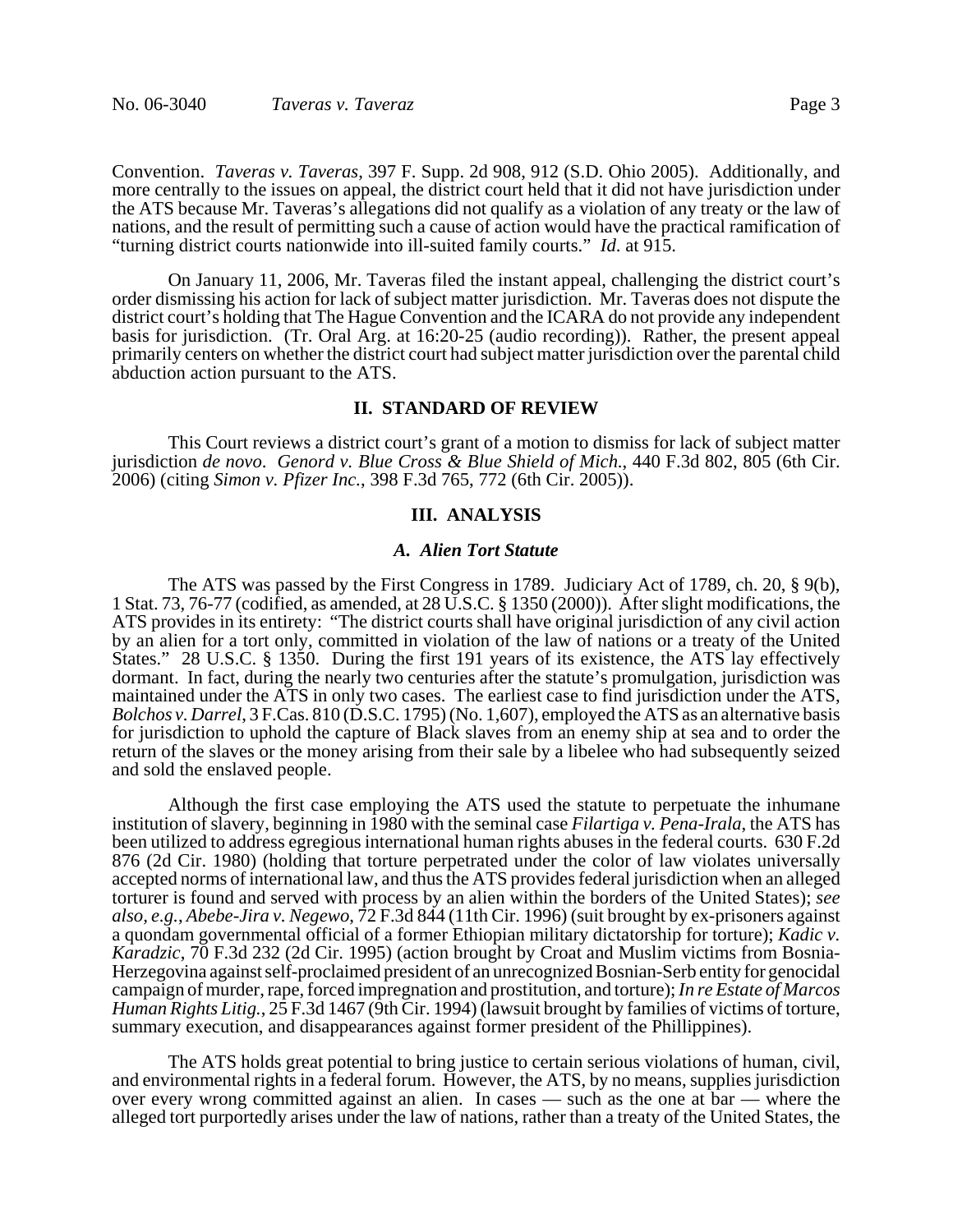Supreme Court has directed the lower courts to exercise "great caution in adapting the law of nations to private rights." *Sosa v. Alvarez-Machain*, 542 U.S. 692, 728 (2004).

In *Sosa*, the Supreme Court, for the first time, set forth a framework to determine whether a cause of action falls within the purview of the ATS. *Id.* at 725. The Court, relying on *Blackstone's Commentaries on the Laws of England*, found that at the time the ATS was enacted only three actions were generally recognized as infractions of the law of nations: piracy, offenses against ambassadors, and violations of safe conducts. *Id.* at 724 (citing 4 William Blackstone, *Commentaries on the Laws of England* (1769) ("Blackstone's Commentaries")). The *Sosa* majority held that, in addition to these traditional law of nations violations, other causes of action based upon present-day law of nations may be cognizable under the ATS if the claim both "rest[s] on a norm of international character accepted by the civilized world and [is] defined with a specificity comparable to the features of the [aforementioned] 18th-century paradigms[.]" *Id*. at 725.

In other words, "federal courts should not recognize private claims under federal common law for violations of any international law norm with less definite content and acceptance among civilized nations than the historical paradigms familiar when § 1350 was enacted[,]" *id.* at 732, to wit, piracy, offenses against ambassadors, and violations of safe conducts. As such, the *Sosa* Court concluded that "judicial power [pursuant to the ATS] should be exercised on the understanding that the door is still ajar subject to vigilant doorkeeping, and thus open to a narrow class of international norms today." *Id.* at 729.

In the present appeal, Mr. Taveras submits that the district court has subject matter jurisdiction pursuant to the ATS since Ms. Taveraz's conduct violated the law of nations under the traditionally recognized doctrine of safe conducts<sup>2</sup> or, alternatively, because there is an international consensus against parental child abduction.

# *1. Safe Conducts*

The gravamen of Mr. Taveras's ATS claim is that Ms. Taveraz's actions of entering the United States under a visitor's visa when she intended to permanently immigrate with their two children amounted to a fraudulent entry and, accordingly, violated the terms for safe conducts under the law of nations. Specifically, Mr. Taveras contends that the doctrine of safe conducts in the United States is embodied in the Immigration and Nationality Act ("INA"), 8 U.S.C. § 1101, *et seq*., and that Ms. Taveraz violated the INA when she obtained admission into the United States by fraudulently misrepresenting her intent to abandon her foreign residency and permanently immigrate to the United States.**<sup>3</sup>** *See* 8 U.S.C. § 1182(a)(6)(C)(i) (providing that an alien who procures a visa by fraud or willful misrepresentation of a material fact is inadmissible). Mr. Taveras posits that Ms. Taveraz's fraudulent entry deprived "the United States . . . of *its* right under the law of nations to make a valid determination as to whether the U.S. wanted to grant" safe conduct to a cross-border child abductor. (Appellant's Br. at 18) (emphasis added). Mr. Taveras further submits that

**<sup>2</sup>** In passing, Mr. Taveras presents a peripheral argument that his action is tied into the law of nations under the 18th-century paradigm of piracy pursuant to a hostage taking analogy as defined by Blackstone. (Appellant's Br. at 12; Tr. Oral Arg. at 5:56-6:03 (audio recording)). This argument is wholly unfounded and warrants little attention. A fundamental element of the offense of piracy is that the acts of robbery or depredation must have been committed *upon the high seas*. 4 Blackstone, *supra*, at 71-72. As the events giving rise to the parental child abduction action did not occur upon the high seas, we summarily reject the argument that piracy can form a basis for jurisdiction under the ATS in the present case.

**<sup>3</sup>**<br>As the present appeal is a review of a dismissal for lack of subject matter jurisdiction, we take the factual allegation that Ms. Taveraz entered the United States with an intent to remain permanently as true. *See Buchanan v. Apfel*, 249 F.3d 485, 488 (6th Cir. 2001) (stating that when reviewing the grant of a motion to dismiss for lack of subject matter jurisdiction "we must accept all factual allegations in the complaint as true").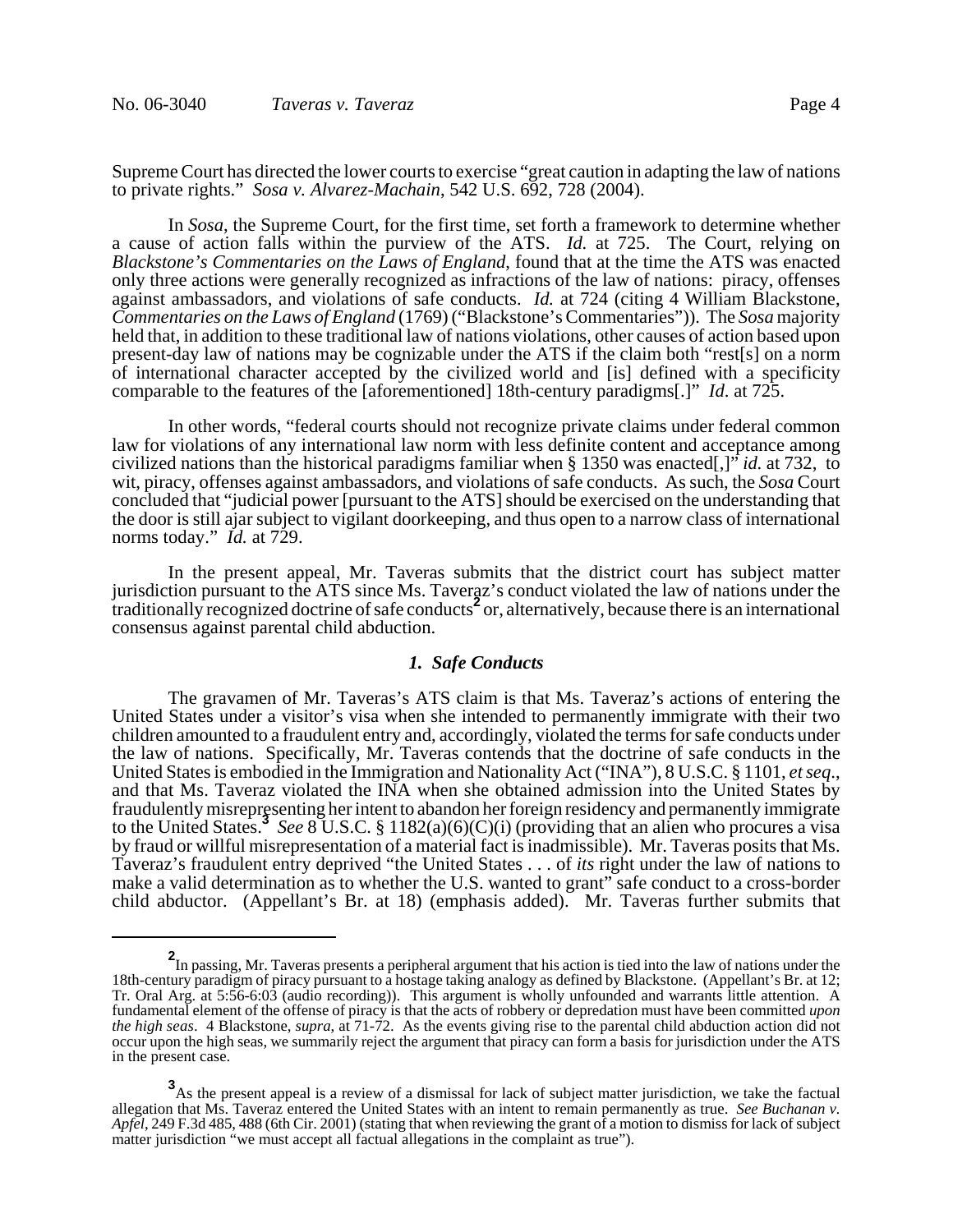*Blackstone's Commentaries* establishes that "the law of [safe conducts or] safe passage involve[s] the *rights of sovereigns* to allow non-sovereigns to enter into and stay into the country and set conditions of it." (Tr. Oral Arg. at 6:13-25, 9:40-49 (audio recording); *see also* Appellant's Br. at 16-17).

Mr. Taveras misinterprets what constitutes a violation of safe conducts under the law of nations. A safe conduct is defined as: "1. A privilege granted by a belligerent allowing an enemy, a neutral, or some other person to travel within or through a designated area for a specified purpose. 2. A document conveying this privilege." *Black's Law Dictionary* 1336 (7th ed. 1999). Thus, the term "safe conducts" refers to both a privilege granted to an alien providing for safe travel within and through a nation and the document imparting that privilege. *Id.* "The express safe-conduct *document* [of the late 18th-century] was similar to the modern concept of the passport, which entitles a bearer with a valid visa to safe passage to, within, and out of a foreign land pursuant to a treaty or an agreement negotiated by his or her sovereign and the host sovereign." Thomas H. Lee, *The Safe-Conduct Theory of the Alien Tort Statute*, 106 Colum. L. Rev. 830, 874 (2006) (emphasis added). Blackstone makes it clear that a violation of safe conducts occurs when an alien's privilege to pass safely within and through the host nation is infringed and the alien consequently suffers injury to their "person or property." 4 Blackstone, *supra*, at 68-69. Specifically, Blackstone has expounded:

[*V*]*iolation* of *safe-conducts* or *passports*, expressly granted by the king or his embassadors to the subjects of a foreign power in time of mutual war; or committing acts of hostilities against such as are in amity, league, or truce with us, who are here under a general implied safe-conduct: these are breaches of the public faith, without the preservation of which there can be no intercourse or commerce between one nation and another: and such offences may, according to the writers upon the law of nations be a just ground of a national war; since it is not in the power of the foreign prince to cause justice to be done to his subjects by the very individual delinquent, but he must require it of the whole community. And as during the continuance of any safe-conduct, either express or implied, the foreigner is under the protection of the king and the law . . . ; there is no question but that any violation of either the person or property of such foreigner may be punished by indictment in the name of the king, whose honour is more particularly engaged in supporting his own safe-conduct.

### *Id.* (internal citation omitted).

The works of Blackstone and celebrated early legal commentator Emmerich de Vattel demonstrate that the First Congress in all likelihood understood that "a safe conduct signified a sovereign obligation on the part of the United States to prevent injury to the person or property of an alien within its territory and also abroad where it had a military presence." Lee, *supra*, at 873 (relying on 4 Blackstone, *supra*, at 68-70; Emmerich de Vattel, *The Law of Nations, or, Principles of the Law of Nature, Applied to the Conduct and Affairs of Nations and Sovereigns* 479-80 (Northampton, Mass., Simeon Butler 4th Am. ed. 1820) (1758)). Thus, the purpose of the doctrine of safe conducts under the law of nations is to protect the safety and security of the person and property of the journeying alien bearing the safe conduct privilege (and consequently to preserve commercial and diplomatic relationships between the alien's host and home countries). It follows that the purpose of the safe conducts doctrine is not — as Mr. Taveras suggests — to protect, or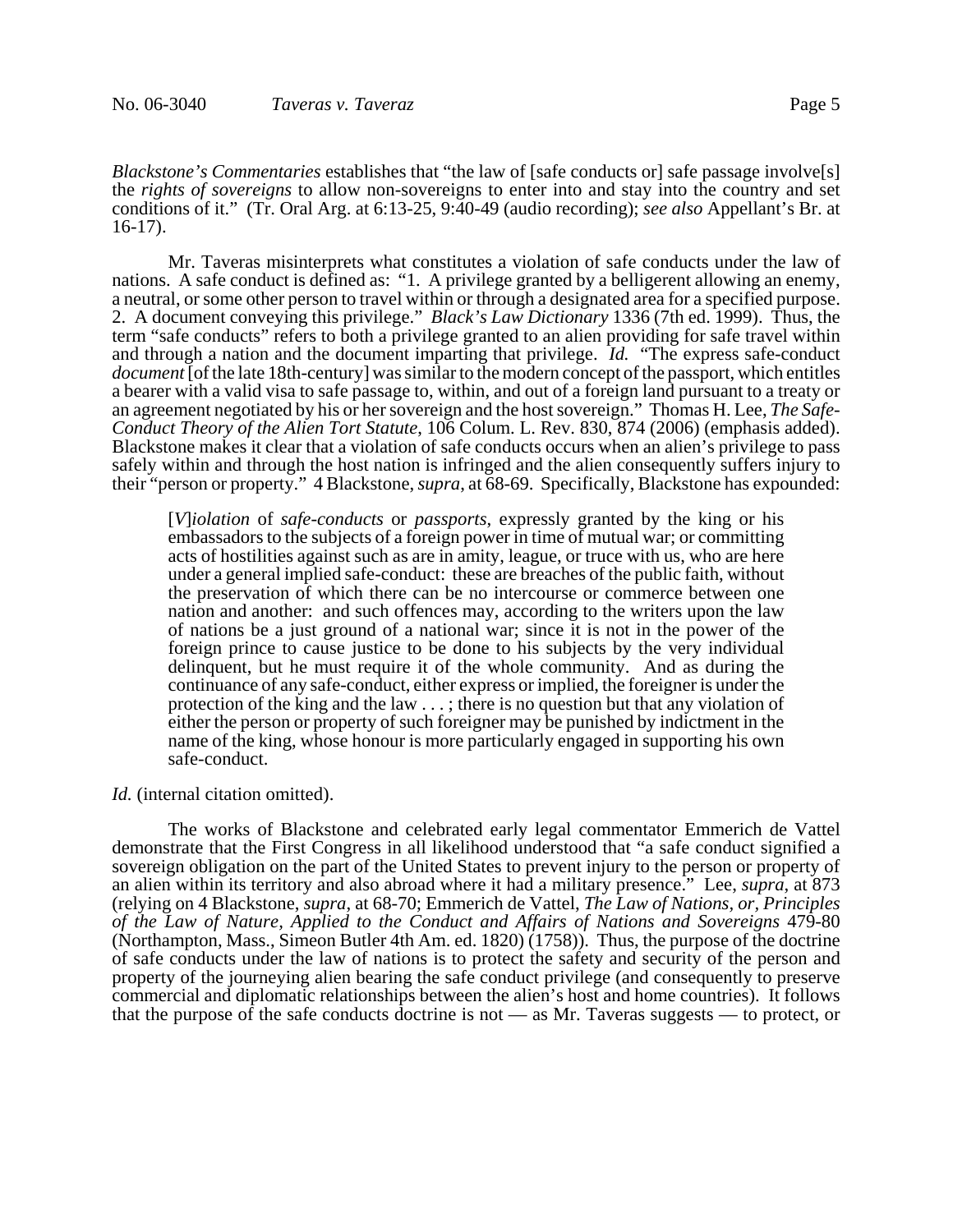otherwise guard, the host nation from aliens who might procure fraudulent entry into the nation.**<sup>4</sup>**

Ms. Taveraz and her children were granted a safe conduct document, in the form of a visitor's visa, to travel within and through the United States. This is the only safe conduct implicated in the present case. As the benefit and protection of the doctrine of safe conducts, by definition, resides with the alien holding the safe conduct document, the fact that Ms. Taveraz may have gained fraudulent entry into the United States (or otherwise transgressed federal immigration law) cannot support a cause of action for a violation of safe conducts under the ATS. As set forth above, for a violation of an express safe conduct to occur, the alien's privilege to safe passage, which was bestowed by the safe conduct document, must have been infringed and the alien must have consequently suffered an injury to their person or property. 4 Blackstone, *supra*, at 68-69. According to the record, there has been no infraction of the safe passages of Ms. Taveraz or the children to, within, or out of the United States, nor any injury to their persons or property. Hence, the instant case does not evince any violation of safe conducts.

Mr. Taveras's argument is flawed not only because it misconstrues the meaning of safe conducts as understood by the First Congress and modernly, but also because there is a glaring absence of a nexus between his asserted injury and the alleged violation of the rights of the United States to control who enters its borders. In other words, even assuming, *arguendo*, that Ms. Taveraz's fraudulent entry constituted a violation of the law of nations because it infringed upon the rights of the United States, there is an insufficient nexus between this violation and the alleged tort committed against Mr. Taveras. This defect in Mr. Taveras's argument apparently stems from his misguided reliance on an outdated district court case from another circuit, *Adra v. Clift*, 195 F. Supp. 857 (D. Md. 1961), which was effectively overruled by the Supreme Court in *Sosa*.

*Adra* involved a suit between two divorced Sunnite Muslim parents, a Lebanese father and an Iraqi national mother, over the custody of their minor daughter who had Lebanese citizenship. In 1954, the mother included the Lebanese daughter on her Iraqi passport, concealing the child's full name and nationality. *Id.* at 861. Similarly, in 1958, the mother failed to disclose the daughter's nationality and full name when applying for a visa, and thereby gained entrance to the United States for herself and her daughter. *Id.* The mother then married an American citizen, and the mother and daughter established permanent residence in Maryland. *Id.* at 861-62. Under then-existing Lebanese law, which was rooted in Mohammedan law and governed domestic relations of Muslims in Lebanon, a mother's custody over a girl child automatically terminated and vested in the father when the child attained nine years of age. *Id.* at 860. In 1959, the father successfully obtained a judgment in the Religious Court of Beirut against the mother for the custody and return of the daughter. *Id.* at 862. After the mother refused to relinquish the child, the father brought suit in the United States District Court for the District of Maryland under the ATS, seeking a decree ordering the mother to deliver the daughter to his custody. *Id.* at 859.

Prior to *Adra*, jurisdiction under the ATS had been found in only one other case, *Bolchos v. Darrel*, 3 F.Cas. 810. In the absence of any notable precedent, the district court in *Adra* promulgated the following two-part test to determine whether jurisdiction over a cause of action arose under the ATS: (1) has a cognizable tort been alleged or proven, and (2) was the tort committed in violation of the law of nations or a treaty of the United States? *Adra*, 195 F. Supp. at

<sup>&</sup>lt;sup>4</sup>This is, of course, not to say that the United States does not have a right to determine who should enter its borders and upon what terms such entry should be granted. The United States' interests in regulating immigration and its terms and conditions are addressed in the INA, which provides procedures to combat and rectify fraudulent entry. In the present appeal, the issue of whether Ms. Taveraz violated the INA is not before the Court. Rather, the question presented is whether Ms. Taveraz's fraudulent entry, as alleged, violates the doctrine of safe conducts so as to provide jurisdiction under the ATS.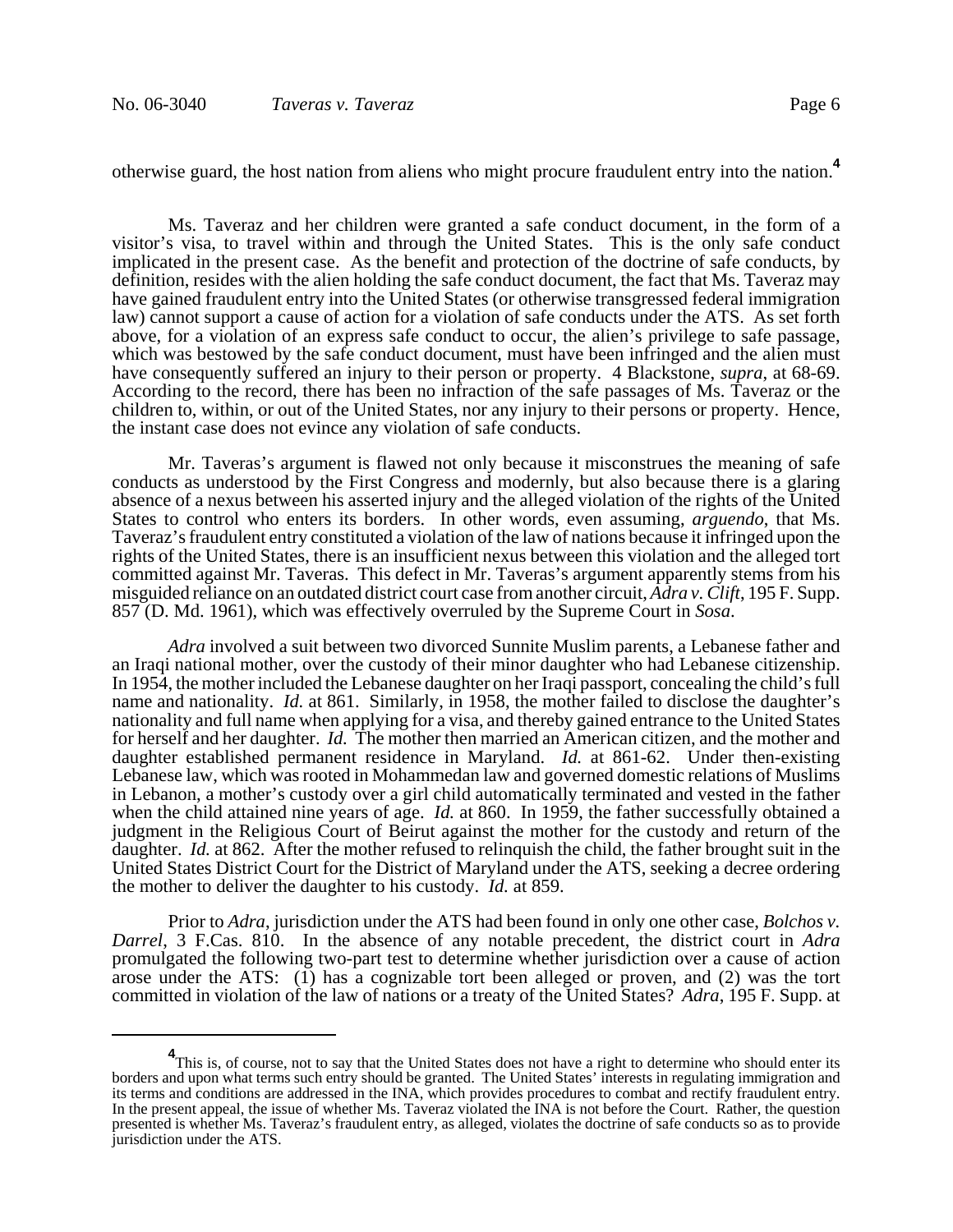862-63. Applying this analysis, the district court found that a tort had been committed because, pursuant to Lebanese law, the father was entitled to custody of the child since she was already more than nine years old and the mother had removed and withheld the child from the father. *Id.* As to the second prong, the court found that the mother's inclusion of the child in her Iraqi passport and concealment of the daughter's name and nationality to effectuate the child's admittance into the United States violated the law of nations because it was a wrongful act against the United States and "the Lebanese Republic, which is entitled to control the issuance of passports to its nationals." *Id*. at 864-65. In reaching this conclusion, the court did not engage in a traditional law of nations analysis, but instead briefly mentioned the importance of passports in international law. *Id.* at 865.

Mr. Taveras's heavy reliance on *Adra* is misplaced because the ATS formulation developed in *Adra* cannot be reconciled with the ATS jurisdictional analysis set forth by the Supreme Court in *Sosa*. In *Adra*, the district court employed a bifurcated analysis where the plaintiff's substantive claim was rooted exclusively in domestic tort (withholding of custody) and the law of nations was only incidentally implicated by virtue of the defendant's inclusion of fraudulent information on a passport and visa. Although the plaintiff's cause of action, standing alone, did not bespeak a law of nations violation, the *Adra* court found jurisdiction under the ATS on the grounds that the fraudulent passport triggered the law of nations. Pursuant to the *Adra* test, for jurisdiction to vest under the ATS, there need be only a tenuous nexus between the alleged tort and violation of the law of nations. Thus, under *Adra*, a tort need not be in violation of the law of nations to be cognizable under the ATS, as long as the commission of the tort collaterally involved an infraction of the law of nations.

 Very few courts have adopted the framework developed in *Adra*. Rather, the majority of courts faced with ATS jurisdiction questions have employed the analysis set forth by the United States Court of Appeals for the Second Circuit in *Filartiga*, 630 F.2d at 880-81. Unlike *Adra*, a fundamental premise underlying the *Filartiga* analysis is that, in order for the ATS to confer jurisdiction, the alleged tortious conduct must violate the law of nations. *Id.* at 880. Put differently, a collateral or incidental connection between the alleged tort and law of nations violation is insufficient; the tort itself must be a direct violation of the law of nations to arise under the ATS. This jurisdictional requirement stands in stark contrast with the bifurcated test presented in *Adra*. "The *Filartiga* formulation posits a violation of the law of nations as the trigger for section 1350 jurisdiction. [While the less rigorous] *Adra* formulation adopts a two-step jurisdictional test, requiring what would appear to be a looser allegation of a law of nations offense, coupled with a municipal tort." *Tel-Oren v. Libyan Arab Republic*, 726 F.2d 774, 787 (D.C. Cir. 1984) (Edwards, J., concurring). "[I]t is clear that the *Filartiga* and *Adra* formulations might produce radically different results. . . . [Under the facts of *Adra*,] jurisdiction would fail under the *Filartiga* formulation*,* because the law of nations violation . . . caused plaintiff no harm, and plaintiff could not sue under section 1350 for the domestic tort." *Id.* at 788.

 The test set by the *Filartiga* court to determine whether the conduct of a defendant amounts to a law of nations violation is: whether the alleged tortuous conduct violates well-established universally recognized norms of international law for which there is "'general assent of civilized nations.'" *Filartiga*, 630 F.2d at 881 (quoting *The Paquete Habana*, 175 U.S. 677, 694 (1900)). The appropriate sources of international law ""may be ascertained by consulting the works of jurists, writing professedly on public law; or by the general usage and practice of nations; or by judicial decisions recognizing and enforcing that law.'" *Id*. at 880 (quoting *United States v. Smith*, 18 U.S. (5 Wheat) 153, 160-61 (1820)). "It is only where the nations of the world have demonstrated that the wrong is of mutual, and not merely several, concern, by means of express international accords, that a wrong generally recognized becomes an international law violation within the meaning of the statute." *Id*. at 888.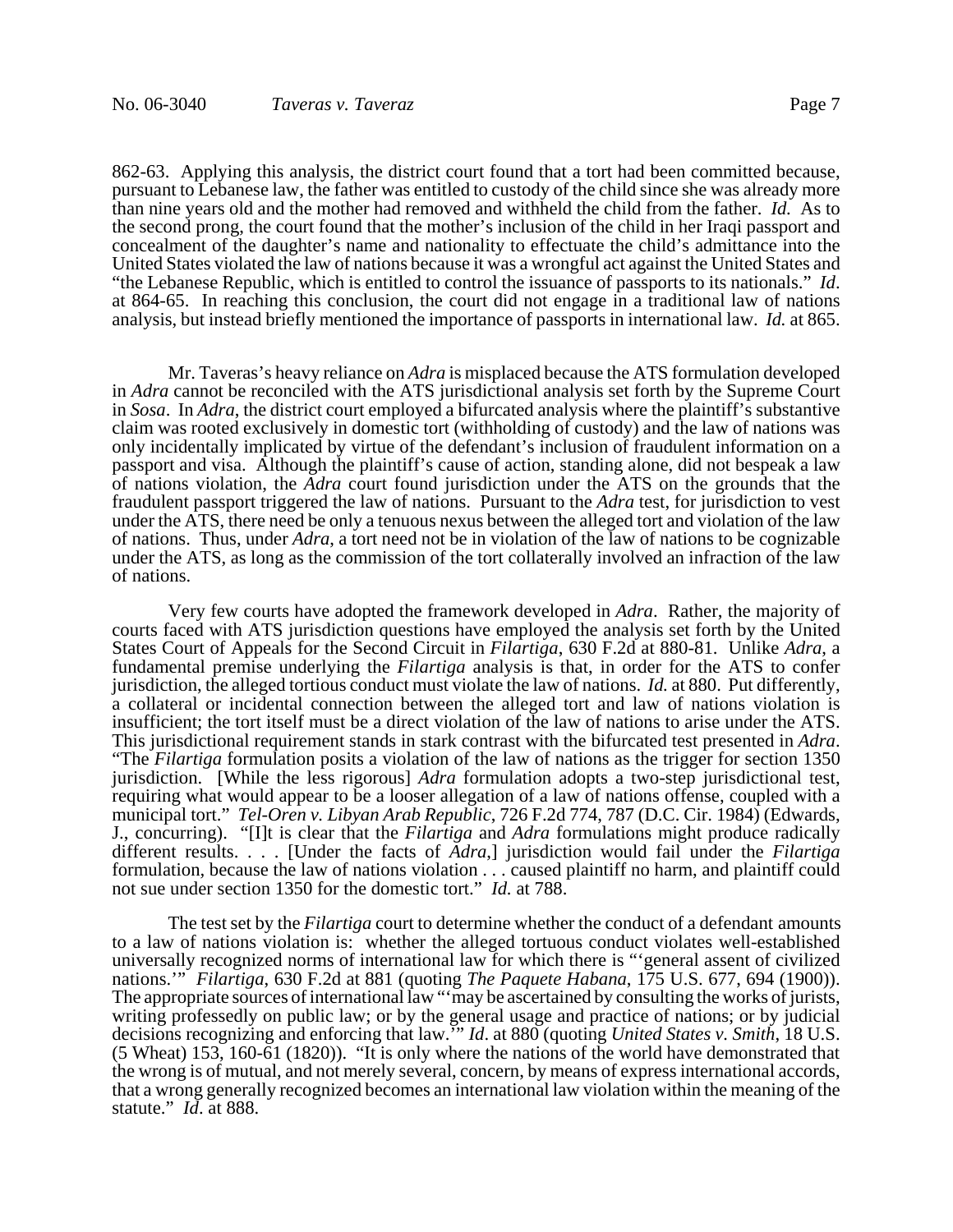In *Sosa*, the Supreme Court generally affirmed the law of nations paradigm set forth in *Filartiga*. 542 U.S. at 731 ("The position we take today has been assumed by some federal courts for 24 years, ever since the Second Circuit decided *Filartiga v. Pena-Irala*[.]"). After *Sosa*, it is incontrovertible that not only must a cause of action directly implicate the law of nations, jurisdiction under the ATS can be found only if the claim implicates a law of nations norm that is as clearly defined and accepted among civilized nations as the historical models recognized when the ATS was enacted. *Id.* at 725, 732.

In the present case, the nexus between Mr. Taveras's asserted injury and the alleged law of nations violation (that the right of the United States to control who enters its borders was infringed) is highly tenuous, at best. As *Sosa* definitively established that the underlying tort itself must be in violation of the law of nations to be cognizable under the ATS, we reject Mr. Taveras's *Adra*-styled argument that Ms. Taveraz's fraudulent entry into the United States is sufficient to implicate a law of nations infraction and thereby propel his purely domestic<sup>5</sup> tort action within the jurisdictional ambit of the ATS.

#### *2. International Consensus Concerning Parental Child Abduction*

We turn, apropos, to a more pertinent inquiry raised by the present appeal: Whether crossborder "parental child abduction" by an individual with full guardianship (or custody) violates the law of nations pursuant to the ATS. It is uncontested that there is no treaty of the United States that is directly controlling or enforceable over the present dispute.**<sup>6</sup>** Accordingly, "'resort must be had to the customs and usages of civilized nations[,]'" *id*. at 734 (quoting *The Paquete Habana*, 175 U.S. at 700), with the ultimate inquiry being whether "parental child abduction," as described in the complaint, "has attained the status of binding customary international law[,]" *id*. at 735.

Mr. Taveras submits that an international consensus against parental child abduction is established through three different international agreements: (1) The Hague Convention (on the Civil Aspects of International Child Abduction of October 25, 1980), 19 I.L.M. 1501 (1980), (mentioned above); (2) The Hague Convention on Jurisdiction, Applicable Law, Recognition, Enforcement and Co-operation in Respect of Parental Responsibility and Measures for the Protection of Children of October 19, 1996 ("The Hague Convention of 1996"), 35 I.L.M. 1391 (1996); and (3) The United Nations Convention on the Rights of the Child of November 20, 1989, 1577 U.N.T.S. 3, 28 I.L.M. 1448 (1989). In succession, we consider each of these sources of law.

The Hague Convention of 1980, which has 75 member states and an additional 20 nonmember accession states, was adopted "to protect children internationally from the harmful effects of their wrongful removal or retention and to establish procedures to ensure their prompt return to the State of their habitual residence, as well as to secure protection for rights of access." The Hague Convention of 1980, pmbl. We reject Mr. Taveras's argument that The Hague Convention demonstrates an international censure against "parental child abduction," as described in the complaint, for the simple reason that the challenged conduct does not appear to be the type of conduct condemned by The Hague Convention.

**<sup>5</sup>**<br>As discussed below, we ultimately find that "parental child abduction," as described in the complaint, does not violate the law of nations.

**<sup>6</sup>** Ms. Taveraz's appellate brief focuses on the unchallenged fact that The Hague Convention does not directly confer jurisdiction over the action. In fact, Ms. Taveraz allocated less than two pages to addressing the issue of whether her conduct constitutes a violation of the law of nations under the ATS. Ms. Taveraz apparently misconstrues Mr. Taveras's argument that although The Hague Convention and the other cited treaties or conventions are not controlling themselves, these sources demonstrate an international consensus condemning cross-border parental child abduction.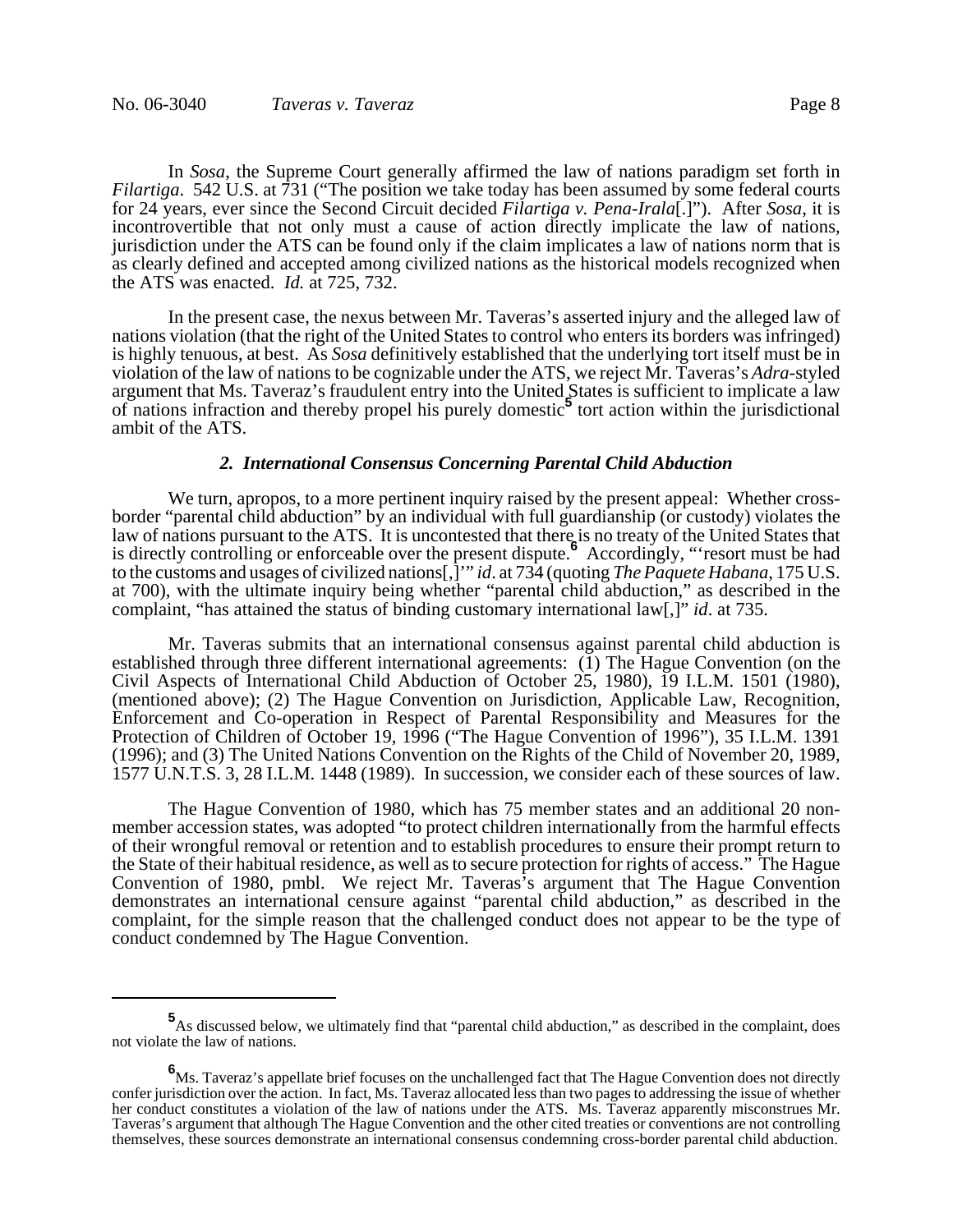In his appellate brief, Mr. Taveras relies primarily on Article III of The Hague Convention which provides in pertinent part: "The removal or the retention of a child is to be considered wrongful where  $\frac{a}{1}$  it is in breach of rights of custody attributed to a person . . . under the law of the State in which the child was habitually resident immediately before the removal or retention; and b[)] at the time of removal or retention those rights were actually exercised . . . or would have been so exercised but for the removal or retention." The Hague Convention of 1980, ch. I, art. III. In other words, removal or retention is wrongful under The Hague Convention if "a parent has taken a child out of a country in violation of the other parent's custody rights." *Gonzalez v. Gutierrez*, 311 F.3d 942, 945 (9th Cir. 2002).

It is widely recognized that The Hague Convention only provides substantive remedies for custodial parents. *See Cantor v. Cohen*, 442 F.3d 196, 209-10 (4th Cir. 2006). The Hague Convention "provides the remedy of return *only* for a parent who has 'rights of custody.'" *Gonzalez*, 311 F.3d at 945 (citing The Hague Convention, ch. III, art. XII). A parent without custody rights, such as Mr. Taveras, is not entitled to the remedy of return or any other judicial remedy. *See* The Hague Convention, ch. III, art. XII (providing for a judicial remedy of return for a parent with right convention, ent in, and in (providing for a judicial remedy of retain for a parent with<br>custody rights), ch. IV, art. XXI (providing a purely procedural mechanism (application to the administrative "Central Authorities of the Contracting States") for non-custodial parents seeking rights of access). Here, we find, under the plain language of Article III and in light of the fact that The Hague Convention only provides substantive remedies to custodial parents, that Ms. Taveraz's removal and retention of the children does not appear to have been wrongful within the meaning of the convention because it was not in "breach of rights of custody," since at the time of removal and retention Ms. Taveraz had — and continues to have — full legal and physical guardianship or custody over the children under the laws of the Dominican Republic. *See id.*, ch. I, art. III(a); J.A. at 104.

Mr. Taveras attempts to avoid this shortcoming by disregarding the custody rights language of Article III, and arguing that Ms. Taveraz's removal and retention of the children was wrongful under The Hague Convention because it violated the laws of the Dominican Republic. Specifically, Mr. Taveras argues that Ms. Taveraz's actions violated the written travel consent requirement of the Dominican Republic's Law No. 136-03 Code for the Protection of the Rights of Children and Adolescents ("New Code of the Minor Law No. 136-03") (known by its Spanish name "*Ley No. 136-03 Código para la Protección de los Derechos de los Niños, Niñas y Adolescentes*"). We reject this argument for two reasons.

First and foremost, as discussed above, Ms. Taveraz's removal and retention of the children does not appear to be "considered wrongful" within the meaning of The Hague Convention because it was not "in breach of rights of custody" under the law of the Dominican Republic. *See* The Hague Convention, ch. I, art. III(a). Essentially, Mr. Taveras asks the Court to read Article III to mean that removal or retention of a child is wrongful where it is in breach of the law of the children's home country. Mr. Taveras would have the Court ignore Article III's custody rights language, which provides that "removal or retention of a child is to be considered wrongful where . . . it is in breach of *rights of custody* . . . under the law of the State in which the child was habitually resident immediately before the removal or retention[.]" *Id.* ch. I, art. III (emphasis added). Reading the convention as a whole, it is clear that removal or retention of a child is wrongful only when "it is in breach of rights of custody" under the law of the child's home country, not when the removal or retention simply violates the home country's general laws which do not govern custody. A faithful

**<sup>7</sup>** We note that unlike The Hague Convention, the ICARA, 42 U.S.C. § 11603, does provide for judicial remedies for non-custodial parents, namely for rights of access claims (*e.g*., visitation). However, in the proceedings below and on appeal, Mr. Taveras does not point to the ICARA as a source that demonstrates an international consensus against parental child abduction. Even if Mr. Taveras had cited to the ICARA, such reliance would have been ineffectual since it is a purely domestic statute and does not evince the established norms of any other nation.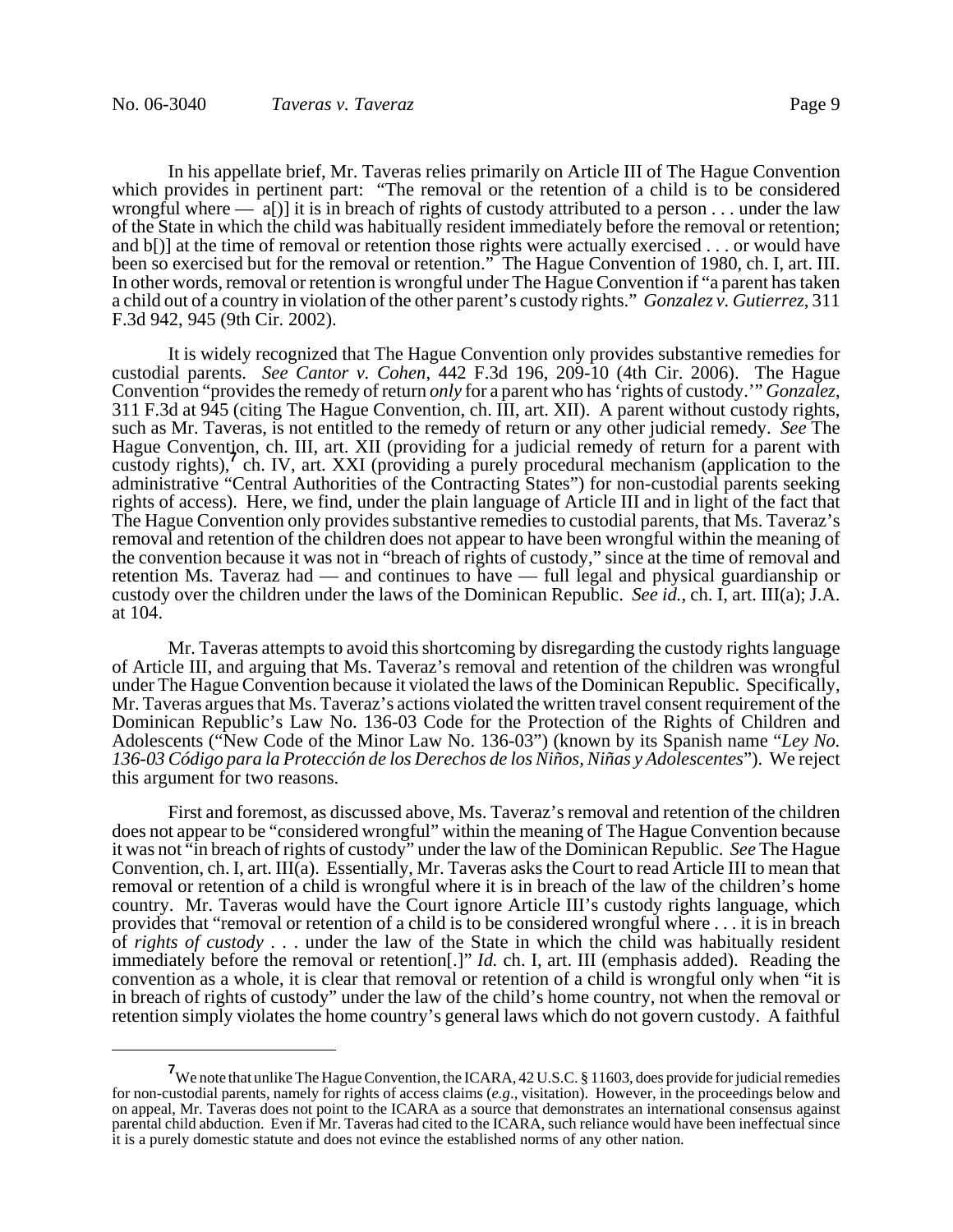reading of Article III mandates the conclusion that removal or retention of a child is wrongful only when it is in breach of the complainant parent's custody rights. As such, Mr. Taveras's argument flatly fails.

Second, even if we were to assume, wholly *arguendo*, that a violation of the written travel consent requirement of the Dominican Republic New Code of the Minor Law No. 136-03 made the removal and retention of the children wrongful within the meaning of The Hague Convention, Mr. Taveras's argument would fail because it appears from the record that Ms. Taveraz did not violate this statute. Article 204 of the New Code of the Minor Law No. 136-03 provides in relevant part: "If one of the parents is going to leave the country with one of their children, the parent will not be able to do so without the written consent of the other." New Code of the Minor Law No. 136-03, tit. V, ch. II, art. 204, para.; J.A. at 24. Article 110 of this statute further provides in part that "[w]hen a person goes beyond their rights which have been recognized; retains a boy, girl, or adolescent, or moves him to a place or country different from that which is his habitual residence, without the necessary authorization, it will be considered an illegal movement or retention of the boy, girl, or adolescent. The Public Ministry of Boys, Girls, and Adolescents must return the boy, girl, or adolescent [to the person] that legally has guardianship." New Code of the Minor Law No. 136-03 at tit. IV, ch. V, art. 110; J.A. at 19, 23.

It is undisputed that Ms. Taveraz traveled with the children from the Dominican Republic to the United States on August 24, 2004. She obtained Mr. Taveras's oral consent to take the children for a two week vacation to Boston, but did not procure any written consent for the children to travel outside of the Dominican Republic. Based upon these facts, Mr. Taveras submits that Ms. Taveraz violated the Dominican Republic's New Code of the Minor Law No. 136-03 because she did not obtain his written consent to remove the children from the Dominican Republic. This argument is unpersuasive. It is undisputed that the Dominican Republic's New Code of the Minor Law No. 136-03 did not go into effect until October 17, 2004, nearly eight weeks after Ms. Taveraz traveled with the children. *See* Dominican Republic Law No. 136-03 Code for the Protection of the Rights of Children and Adolescents; *see also* J.A. at 83 (official letter from the Dominican Republic Secretariat of State of Interior and Police General Directorate of Migration stating that when Ms. Taveraz departed the Dominican Republic with her children, "[a]t that time the said minors did not need permission to migrate, nor authorization from one parent to the other as is established under the new Code of the Minor, if they were to travel with one of the parents."). As the written consent requirement was not in effect at the time Ms. Taveraz emigrated with the children, and since there is no indication that this statute can be retroactively applied, Ms. Taveraz did not infringe the Dominican Republic's New Code of the Minor Law No. 136-03.

Mr. Taveras also relies on The Hague Convention of 1996. This international agreement has been joined by approximately twelve states, and reaffirms and broadens the principles set forth in The Hague Convention of 1980. Mr. Taveras does not point to any particular provision of The Hague Convention of 1996 or provide any explanation of how it purportedly lends additional support to his proposition that there is an international consensus against cross-border removal and retention of a child by a parent with full guardianship or custody. In fact, Mr. Taveras's discourse on the convention does not go beyond the cursory background we have provided here. (Appellant's Br. at 11-12). In our examination of the norms reflected in The Hague Convention of 1996 concerning the international removal or retention of a child, we find no significant difference from the original 1980 Hague Convention. Verily, The Hague Convention of 1996 adopts, verbatim, the definition of wrongful removal or retention of a child from The Hague Convention of 1980. The Hague Convention of 1996, ch. II, art.  $VII(2)(a)-(b)$ .

As Ms. Taveraz's conduct of removing and withholding the children does not appear to have been "wrongful" within the meaning of Article III of The Hague Convention of 1980 or Article VII of The Hague Convention of 1996, we find that these international agreements provide little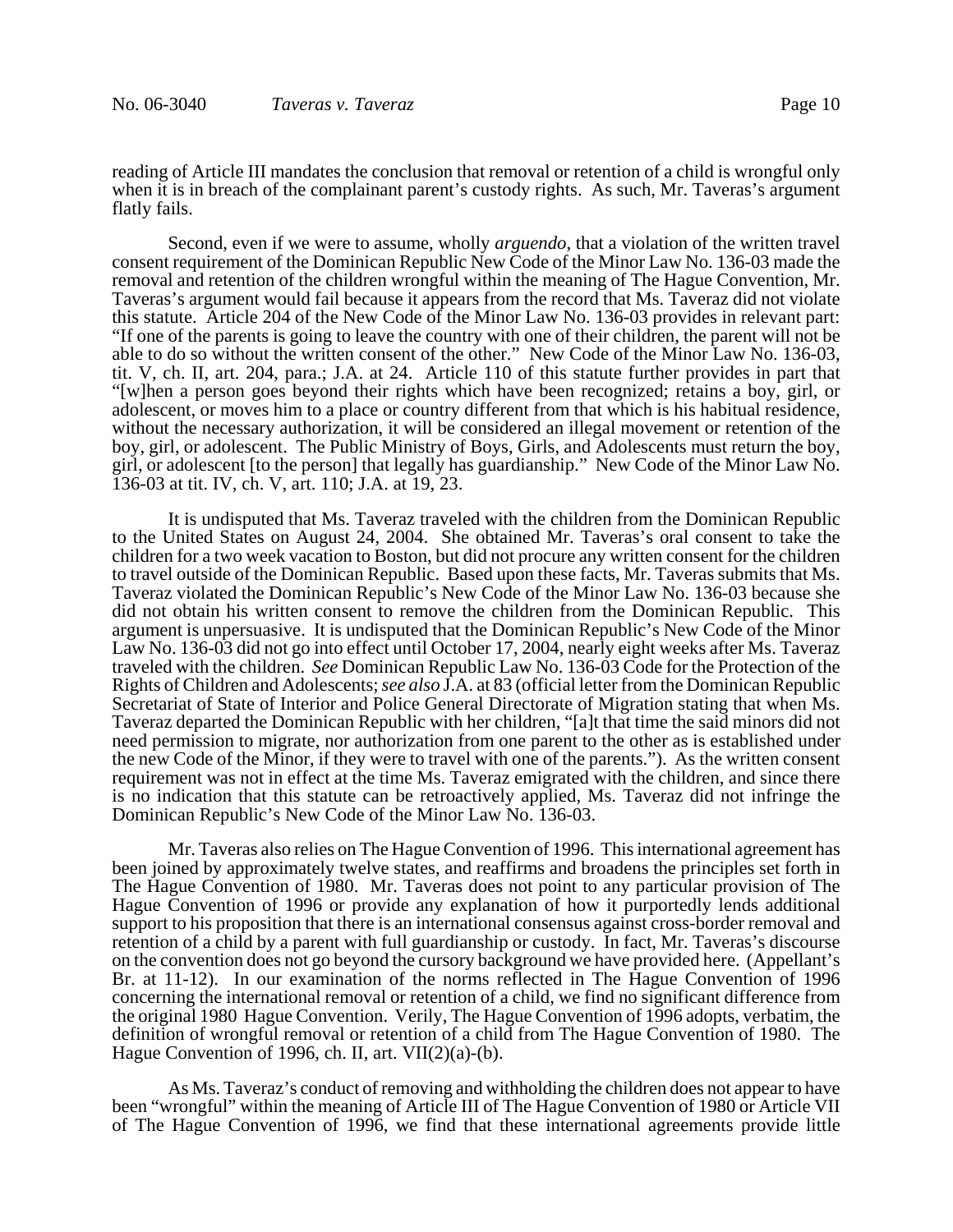persuasive authority or indication that the cross-border removal and subsequent retention of children by a parent with full guardianship or custody violates a norm of customary international law.

We turn now to the United Nations Convention on the Rights of the Child of November 20, 1989 ("U.N. Convention"). Approximately 193 countries are parties to this convention. The United States has not joined the convention. Mr. Taveras relies on six articles of the U.N. Convention: 7, 8, 9, 11, 19, and 35, none of which squarely addresses the conduct at issue. Article 7 provides:

The child shall be registered immediately after birth and shall have the right from birth to a name, the right to acquire a nationality and, as far as possible, the right to know and be cared for by his or her parents. States Parties shall ensure the implementation of these rights in accordance with their national law and their obligations under the relevant international instruments in this field, in particular where the child would otherwise be stateless.

U.N. Convention on the Rights of the Child, pt. I, art. VII. Article 8 states in relevant part that "States Parties undertake to respect the right of the child to preserve his or her identity, including nationality, name and family relations as recognized by law without unlawful interference." *Id.* at pt. I, art.  $VIII(1)$ .

Article 9 concerns the separation of children from their parents and provides in part that:

States Parties shall ensure that a child shall not be separated from his or her parents against their will, except when competent authorities subject to judicial review determine . . . that such separation is necessary for the best interests of the child. Such determination may be necessary in a particular case such as one involving abuse or neglect of the child by the parents, or one where the parents are living separately and a decision must be made as to the child's place of residence. . . . States Parties shall respect the right of the child who is separated from one or both parents to maintain personal relations and direct contact with both parents on a regular basis[.]

*Id.* at pt. I, art. IX(1), (3). Article 11 directs in pertinent part that "States Parties shall take measures to combat the illicit transfer and non-return of children abroad." *Id.* at pt. I, art. XI(1). Article 19 provides essentially that member states shall take action to protect children "from all forms of physical or mental violence, injury or abuse, neglect or negligent treatment, maltreatment or exploitation, including sexual abuse, while in the care of parent(s)" or other guardians. *Id.* at pt. I, art. XIX(1). Finally, Article 35 states that member "Parties shall take all appropriate national, bilateral and multilateral measures to prevent the abduction of, the sale of or traffic in children for any purpose or in any form." *Id.* at pt. I, art. XXXV.

Upon reviewing the U.N. Convention on the Rights of the Child, we find some, albeit meager, support for Mr. Taveras's contention that the international agreement sufficiently evinces a denouncement of cross-border removal and retention of children by a parent with full guardianship or custody. Article 11 adds little to Mr. Taveras's claim because it states only that "Parties will take measures to combat the illicit transfer and non-return of children abroad[,]" without defining what constitutes an " illicit transfer and non-return." *Id*. at pt. I, art. XI(1). Similarly, Article 35, provides that parties shall prevent the "abduction" of children "in any form," but the convention does not indicate that the actions taken by Ms. Taveraz, a parent with full guardianship or custody, qualify as abduction under this provision. *Id*. at pt. I, art. XXXV. Article 19 is inapplicable to the present case because there is no allegation in the complaint that the children have been subject to any abuse, neglect, or other maltreatment. The remaining cited articles articulate certain rights of children that are applicable to the present case, to wit, the rights to know and be cared for by their parents; to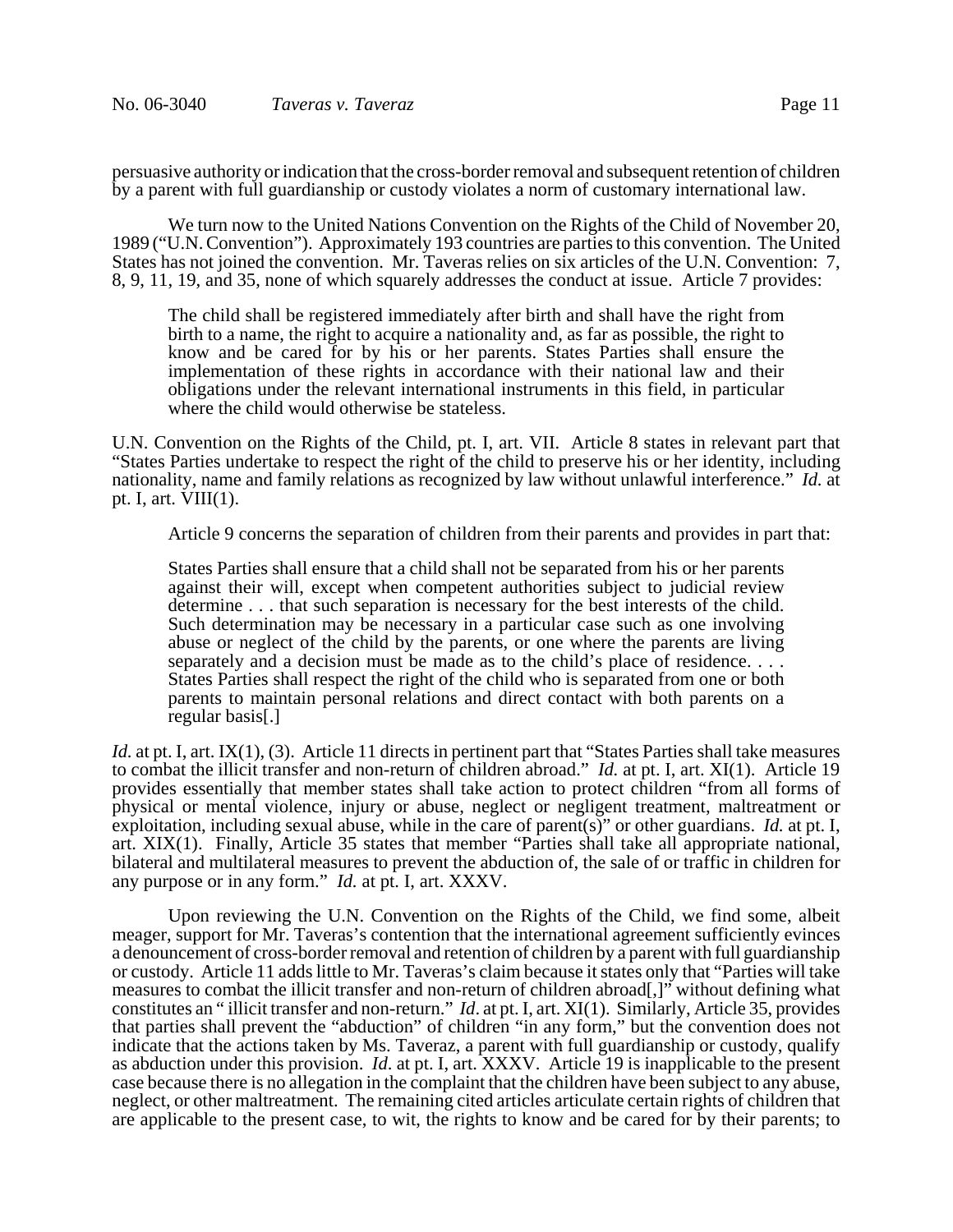preserve family relations; to not be separated from their parents against their will; and to maintain personal relationships and have direct contact with both parents. However, when examined against the backdrop of *Sosa*, we find that the U.N. Convention on the Rights of the Child does not address the conduct challenged in the complaint with sufficient particularity, and thus cannot be interpreted to convincingly express condemnation of this conduct.

In considering new causes of action under the ATS, the *Sosa* Court urged judicial caution, emphasizing that "Congress intended the ATS to furnish jurisdiction for a relatively modest set of actions alleging violations of the law of nations[,]" *Sosa*, 542 U.S. at 720, and that "there are good reasons for a restrained conception of the discretion a federal court should exercise in considering a new cause of action[,]" *id.* at 725. In *Sosa*, the plaintiff argued that his arbitrary arrest, which occurred when he was abducted and detained for approximately one day to be transferred from his native Mexico to the United States to face prosecution, violated the law of nations. Specifically, the plaintiff argued that the law of nations prohibits "'arbitrary' detention defined as officially sanctioned action exceeding positive authorization to detain under the domestic law of some government[.]" *Id.* at 736. In support of his argument, the plaintiff, *inter alia*, pointed to two wellknown international agreements: the United Nations Universal Declaration of Human Rights of December 10, 1948, G.A. Res. 217A (III) and the United Nations International Covenant on Civil and Political Rights of December 19, 1996, 999 U.N.T.S. 171. *Id.* at 734*.* Article 9 of the Universal Declaration of Human Rights provides: "No one shall be subjected to arbitrary arrest, detention or exile." Universal Declaration of Human Rights, art. IX. Article 9 of the International Covenant on Civil and Political Rights provides in part: "Everyone has the right to liberty and security of person. No one shall be subjected to arbitrary arrest or detention. No one shall be deprived of his liberty except on such ground and in accordance with such procedure as are established by law." International Covenant on Civil and Political Rights, pt. III, art. IX (1). In response, the *Sosa* Court found the plaintiff's showing to be deficient because he "cite[d] little authority that a rule [against arbitrary detention] so broad has the status of a binding customary norm today." *Sosa*, 542 U.S. at 736.

 Here, the sources of law Mr. Taveras points to are far less recognized and specific than the authorities relied upon by the plaintiff in *Sosa*. Collectively considering all of the sources of law proffered by Mr. Taveras, we find that a cause of action based upon "parental child abduction," as defined in the complaint, fails to satisfy both the minimum threshold of international acceptance and the specificity requirement set forth in *Sosa*. *Id*. at 725. A custodial parent's cross-border transfer of minor children under a visitor's visa into the United States when she intends to remain with the children in the United States permanently, thereby withholding the children from their father in the Dominican Republic, does not sufficiently "rest on a norm of international character accepted by the civilized world[.]" *Id.* Further, this conduct is not a violation of international norms "defined with a specificity comparable to the features of the 18th-century paradigms" identified by the Supreme Court (offenses against ambassadors, piracy, and violations of safe conducts) or the present-day law of nations violations — such as torture, genocide, and extrajudicial killings recognized by lower courts. *Id*. Mr. Taveras has simply failed to produce sufficient evidence that there is an international consensus that the sort of "parental child abduction" alleged in the complaint is a wrong so generally and universally recognized that it becomes a violation of the law of nations within the meaning of the ATS. In sum, after gauging Mr. Taveras's parental child abduction claim against the current state of international law, we conclude that Ms. Taveraz's

**<sup>8</sup>** The plaintiff in *Sosa* also relied on a survey of national constitutions, a case from the International Court of Justice, and federal cases.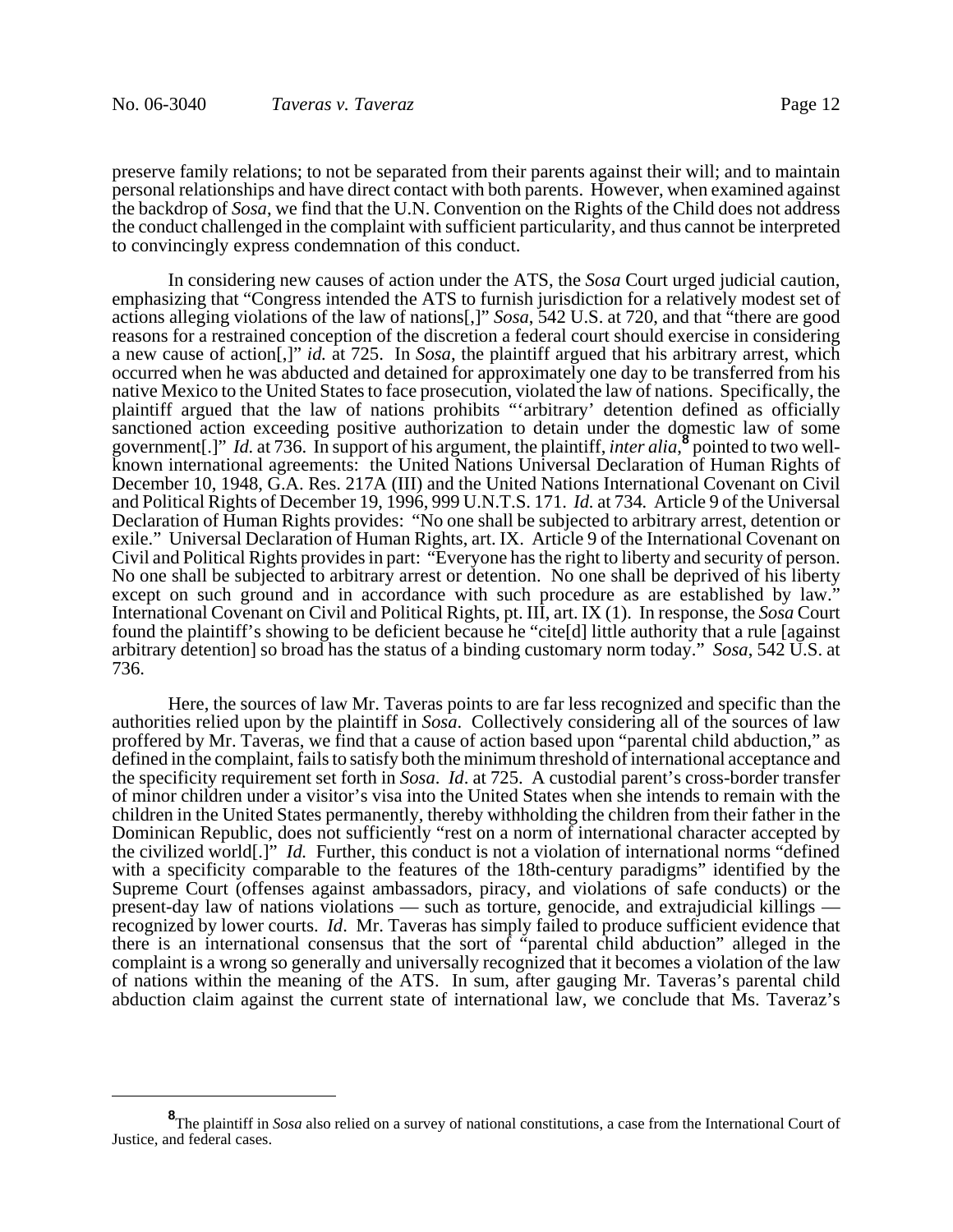conduct "violate[d] no norm of customary international law so well defined as to support the creation of a federal remedy." *Id.* at 738.<sup>9</sup> Ĩ

"[T]he determination of whether a norm is sufficiently definite to support a cause of action [under the ATS] should (and, indeed, inevitably must) involve an element of judgment about the practical consequences of making that cause available to litigants in the federal courts." *Id*. at 732- 33. The district court found that permitting Mr. Taveras's parental child abduction cause of action to be asserted under the ATS would "turn[] district courts nationwide into ill-suited family courts." *Taveras*, 397 F. Supp. 2d at 915. Although this might be a slight overstatement, we concur in the underlying sentiment. Creating a federal cause of action over parental child abduction where a parent immigrates with her children to the United States, we fear, would open the floodgates to a mass of custody-related disputes by aliens. This would be inappropriate since "parental child abduction," as styled in the case at bar, does not present any *jus cogens* or otherwise binding customary norm of international law which gives rise to a violation of the law of nations under the ATS.

Accordingly, the district court did not err in finding that Mr. Taveras's action did not arise jurisdictionally under the ATS.

### *B. Alternative Basis for Jurisdiction*

In a final attempt to identify a jurisdictional basis over his action, Mr. Taveras argues that the district court has federal question jurisdiction over his claim seeking to enforce the Santo Domingo family court's order to appear because the enforcement of foreign orders implicates comity and, accordingly, involves international law. Specifically, he argues that the trial court had jurisdiction "to determine whether res judicata or collateral estoppel should be given to the [Santo Domingo family court's] order to return the children to the Dominican Republic." (Appellant's Br. at 24). In support of his argument, Mr. Taveras points to two Second Circuit cases and an *American Law Reports* publication, 13 A.L.R. Fed. 208, for the proposition that valid judgments of foreign courts are entitled to enforcement by federal courts when such judgments are not contrary to domestic policy. Mr. Taveras's argument is unconvincing.

Mr. Taveras originally brought his action, *inter alia*, under the Full Faith and Credit Clause, U.S. Const. art. IV § 1.<sup>10</sup> However, it is well-settled that, unlike the recognition and enforcement of judgments due to sister states, a foreign country's judgments are not subject to the Full Faith and Credit Clause. *See Allstate Ins. Co. v. Hague*, 449 U.S. 302, 322 n.4 (1981) (Stevens, J., concurring ("The Full Faith and Credit Clause, of course, was inapplicable . . . because the law of a foreign nation, rather than of a sister State, was at issue[.]"); *Soc'y of Lloyd's v. Reinhart*, 402 F.3d 982, 993 (10th Cir. 2005) (quoting *Allstate Ins. Co.*, 449 U.S. at 322 n.4); *Jaffe v. Accredited Sur. & Cas. Co.*, *Inc.*, 294 F.3d 584, 591 (2002).

Rather, to determine whether a judgment issued by a court of a foreign country is entitled to preclusive effect, the threshold inquiry is whether the case arises under federal question or diversity jurisdiction. 18B Charles Alan Wright, et al., *Federal Practice and Procedure* § 4473 (2d ed. 2002 & Supp. 2004). In federal question cases, "there is no apparent reason to consult state law and federal courts routinely determine the res judicata effects of foreign judgments [pursuant to a

**<sup>9</sup>** Since our decision rests on the conclusion that any prohibition on parental child abduction, as described in the complaint, has not "attained the status of binding customary international  $\lceil \text{aw} \rceil$ ," we need not reach the issue of whether the ATS jurisdictional analysis also necessitates an inquiry into the severity of the charged conduct. *See Sosa*, 542 U.S. at 732, 735.

**<sup>10</sup>**The district court did not address the Full Faith and Credit Clause argument.